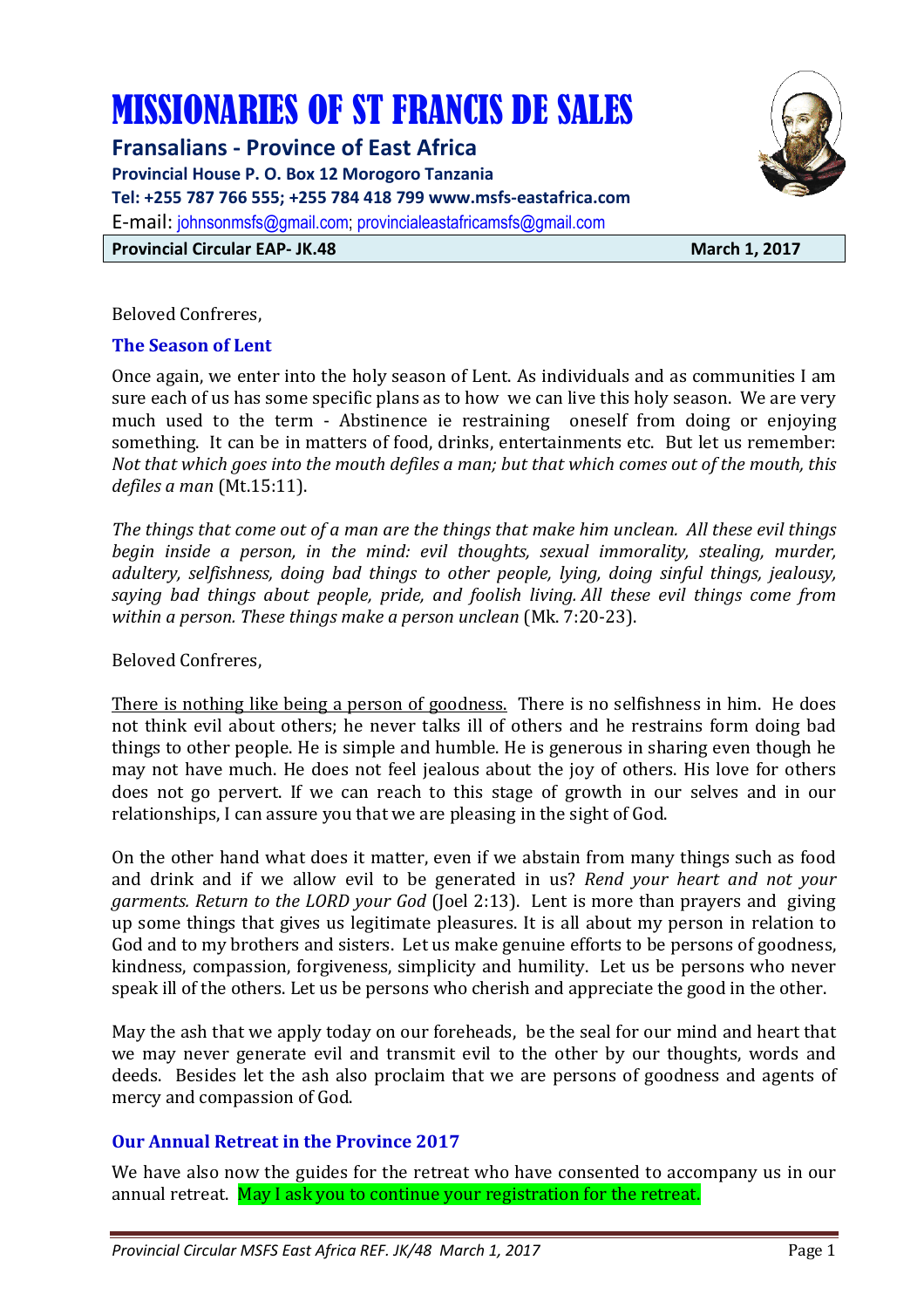## **Retreat A**

**Place**: Subiaco Retreat centre of the Benedictine sisters, Karen, Nairobi, Kenya

**Date:** June 6 Tuesday evening to June 12, Monday morning

Gudie: Fr Patrick Mwania, CSSP

#### **Retreat B**

**Place**: Retreat centre: Ivrea Sisters - Dodoma, Tanzania

**Date:** July 16 Sunday evening to July 22, Saturday morning

Guide: Rev. Fr. Gibson John OCD

#### **New Catechism Books in Swahili by Fr. Sebastian Palakudy MSFS**

As part of the family apostolate in the Archdiocese of Tabora, Fr. Sebastian Palakudy has brought out a set of seven books - titled: *Mafundisho kwa watoto* - meant for the children from Class 1 to VII. It is a very good work presenting the basic Catholic teachings in simple language and with illustrations. I recommend these books to be used in our parishes and schools. For the copies please contact: Fr. Sebastian Palakudy MSFS (+255 714 584 859); palakudymsfs@gmail.com. Our sincere congratulations and appreciation for Fr. Sebastian Palakudy for his consistency and spirit of perseverance in bringing out these text books.

#### **The Process of consultation: prior to the Appointment of the Provincial East Africa**

As announced to you in the Provincial circular JK-47 dated February 4, 2017, Rev. Fr. Abraham Vettuvelil MSFS the Superior General, has instructed me to initiate the consultation process for the appointment of the Provincial of East Africa. My mandate as the Provincial Superior ends on July 14, 2017. Accordingly I am sending you the Ballot paper for the consultation as is required by our Constitution and General Directory.

As of now we are 68 finally professed members in our Province. Of these 67 have active voice. Fr. Mangatt Augustine being a member of the General Curia has no active voice, but has passive voice. Also among the 68 members only 47 have the passive voice. Those who have no passive voice are 12 Scholastics and 8 priests who do not fulfil the constitutional requirements. Besides, Fr. Kallidukil Johnson who held the office for two consecutive terms, just preceding this election, does not have the passive voice.

Kindly read and reflect on the points given by the Superior General. The Ballot papers are marked with: **1. First Choice**. **2. Second Choice. 3. Third Choice.** These Ballot papers are to be duly filled up and returned to the Provincial in the sealed envelope and it is to reach the Provincial before **April 20, 2017**. Kindly use the envelope provided (DL Size, white) to place the Ballot paper and please seal it up and enclose it in the other envelope (B5 Size brown), which is the 'Return Cover' addressed to the Provincial's Office/ Superior General.

Enclosed please find:

- 1. The ballot paper with official stamp
- 2. The Envelope to place the Ballot paper. White DL Size Vote EAST AFRICA -2017
- 3. 'Return Cover' addressed to the Provincial's Office Brown B5 Size
- 4. The list of the confreres who can vote (Active Voice)
- 5. The list of the confreres who can be voted for (Passive Voice)
- 6. Copy of the letter from the Superior General
- 7. Instructions from the Superior General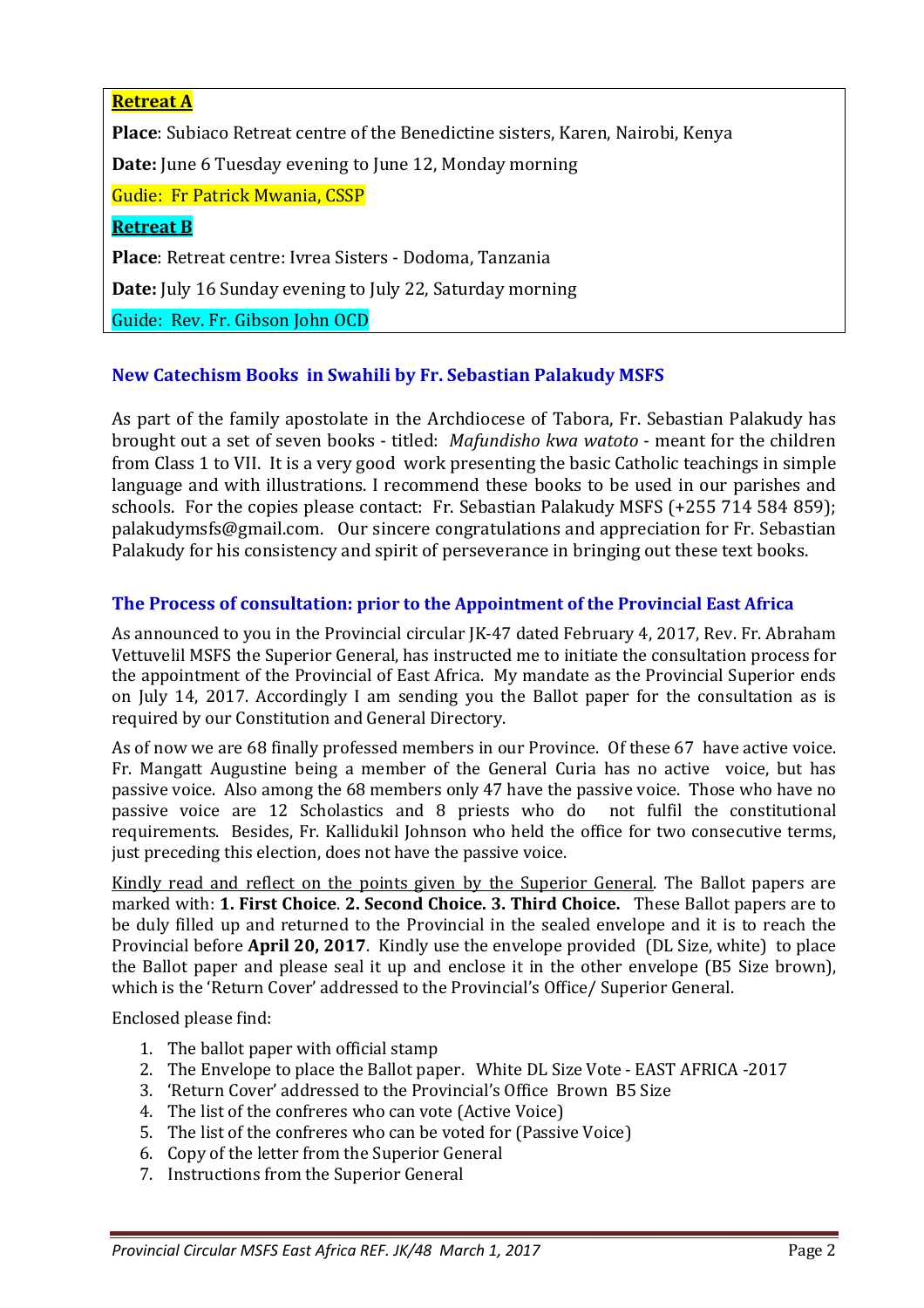Those confreres residing outside the territory of East Africa may send the Ballot to me to Morogoro, or directly to the Office of Superior General in Rome / Hyderabad India in another envelope. These Ballots should reach the Superior General latest by May 1, 2017. Kindly note that there is no provision for sending the vote electronically or online.

As we exercise this sacred and noble task, let us remind ourselves of the utmost importance of the process of discernment that each of us need to make. Let us also read Art 225 from our hallowed constitutions before we exercise this sacred task.

I wish all of us a time of grace and peace in this exercise of discernment seeking the will of God in this process of identifying the one who would be leading our Province in the coming years.

## **Distribution of ballots**

We have initiated the Process of consultation in preparation for the appointment of the new Provincial. You will receive the ballots and other documents in a packet addressed to you, either through the confrere in the particular apostolic community / geographical area or by other means as mentioned here.

## **Morogoro - Dumila: Fr. Kochuparampil Thomas MSFS (Distributor)**

- 1. Kallarakkal Sheejan
- 2. Kallidukil Johnson
- 3. Kochuparampil Thomas
- 4. Kuzhupil Sebastian
- 5. Poikunnel Joseph Antony
- 6. Soosai Raj Robert
- 7. Vijayakumar Nelson Antony

## **Scholastics in Morogoro Fr. Kochuparampil Thomas MSFS (Distributor)**

- 8. Musajia Ibrahim Kisegerwa
- 9. Musyimi Patrick Titus
- 10. Mutunga Jonathan Muema
- 11. Mwangi Kenneth Maina
- 12. Mwovi Francis Kyule
- 13. Nabende Simon Peter
- 14. Neerolickal Amal Paul
- 15. Pendanath Martin John
- 16. Sebowa Lawrence
- 17. Ssekelembe Gerald Mabiriizi

# **Tabora - Kahama: Fr. Pendanath Reji Joseph MSFS (Distributor)**

- 18. Antonysamy Robert
- 19. Kallikattu Francis
- 20. Kayanja Joseph Mary
- 21. Kollapallil Jomat Mathew
- 22. Mwebia Japhet Kirimi
- 23. Ngowi Innocent Vincent
- 24. Nirappel Sebastian Devasia
- 25. Pendanath Reji Joseph
- 26. Peter Johnson Napoleon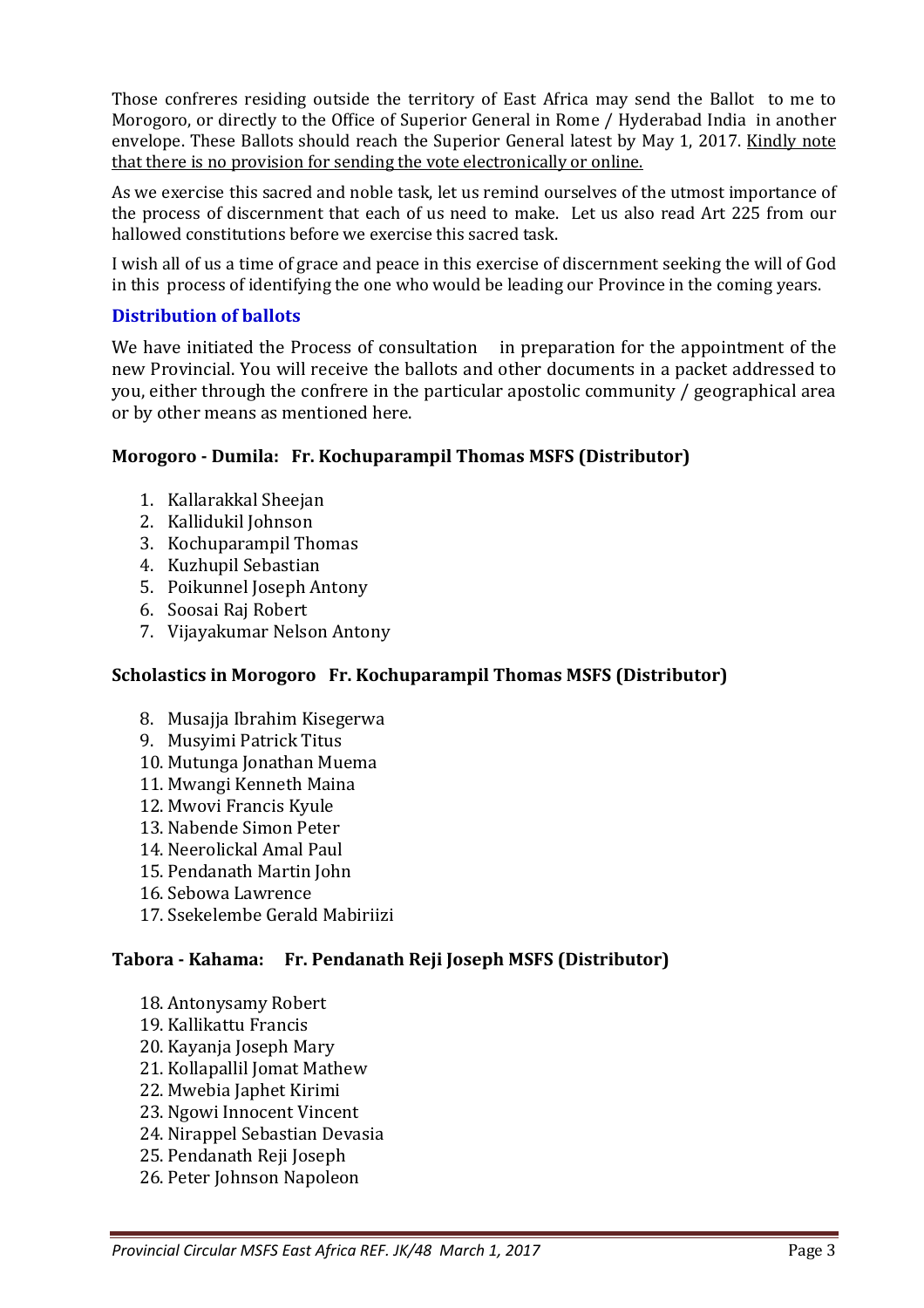#### **Dar es Salaam: Fr. Sebastian Williams MSFS (Distributor)**

- 27. Antonysamy Sebastian
- 28. Karottukampadathil Jobin
- 29. Kochuparampil Pius Thomas
- 30. Njue Thomas Njeru
- 31. Prakashbhavan Santhosh Paul
- 32. Sebastian Williams Rajarethinam
- 33. Thekkekara Jacob

#### **Uganda: Fr. Mattathil Sunny MSFS (Distributor)**

- 34. Auppaden Siljo Cherian
- 35. Chozhithara Thomas Varghese
- 36. Maruthomalayil Joby Antony
- 37. Mathembo Stephen Mutisya
- 38. Mattathil Sunny Kurian

#### **Kenya: Fr. Vettickal Sunny Thomas MSFS (Distributor)**

- 39. Chinnappan Arockiasamy
- 40. Danda Aristedes Timothy
- 41. Eriyanickal Jose Abraham
- 42. Ouma Charles Ondiek
- 43. Pendanath Sijo John
- 44. Sylvester Sudhakar Clement
- 45. Ubadesi Stephen Savarimuthu
- 46. Vellachalil Jomon Joseph
- 47. Vettickal Sunny Thomas

#### **Arusha - Fr. Thazhathukunnel Mathew MSFS (Distributor)**

- 48. Chavely Mathew
- 49. Kochalumchuvattil Thomas
- 50. Palakudy Sebastian
- 51. Perumanoor Tomychan Jacob
- 52. Thazhathukunnel Mathew Thomas

#### **Scholastics in Cameroon - Sent by registered post to Fr. Manoj Arackal MSFS**

- 53. Gitono Richard Tamaro
- 54. Indumuli Francis Aloo

#### **USA - by hand post by Fr. Johnson Kallidukil MSFS**

- 55. Kattikanayil Tomy George
- 56. Kollapallil Kurian

#### **GAH- by hand post by Fr. Johnson Kallidukil MSFS or by Registered post**

57. Augustine Stephen Gerald 58. Kochumalayil Sony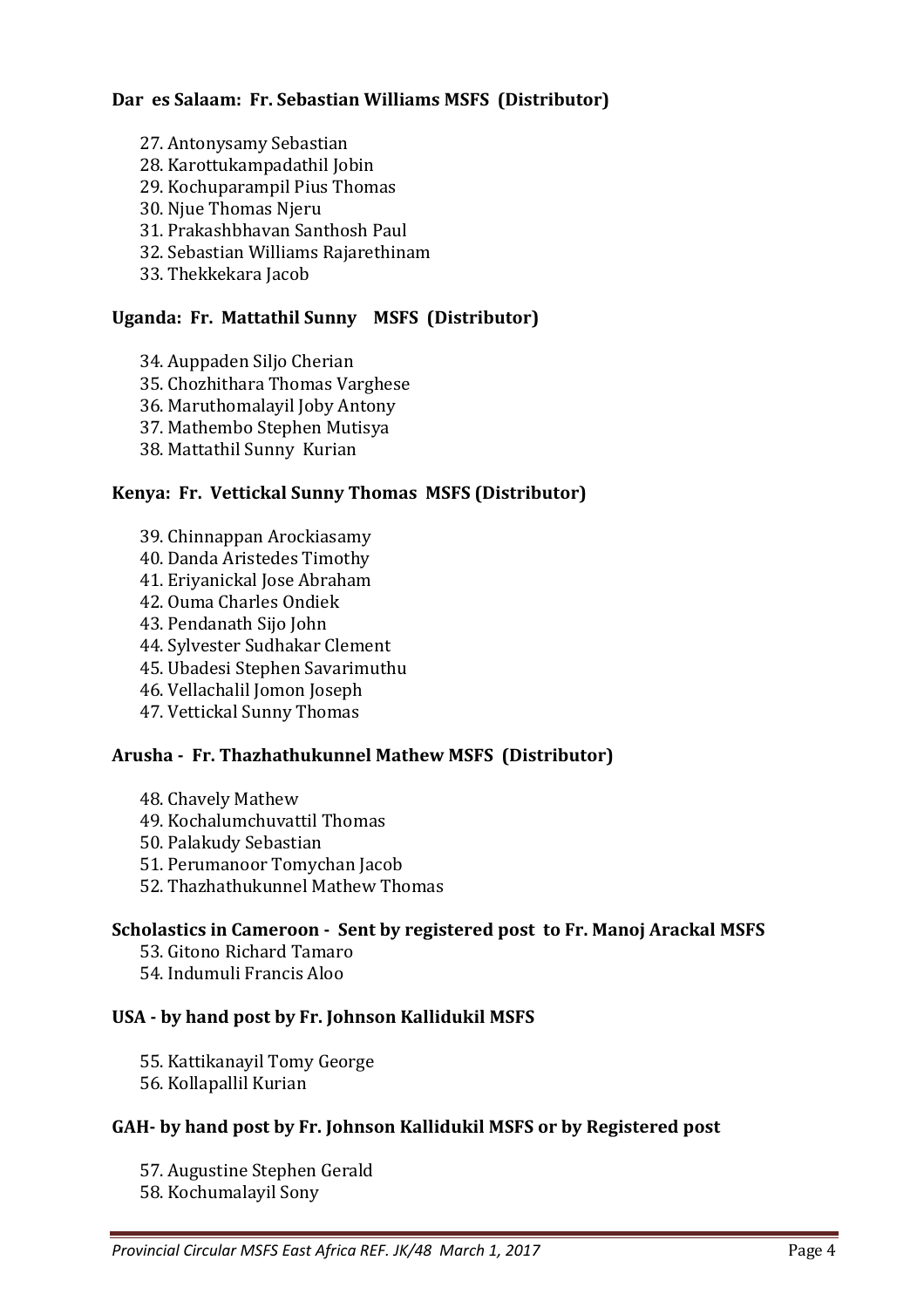59. Packiam Wilson 60. Panthalanickal James

#### **Italy - Hand post by Rev. Fr. Abraham Vettuvelil MSFS**

61. Burrofero Zachariah

62. Pathiyil Johnson

## **India - Registered post - posted in India**

63. Devadoss Francis 64. Susai David

#### **India - Registered post - addressed to Fr. Thomas Olickal MSFS**

65. Kunnappilly Joseph 66. Olickal Thomas

67. Peter Antony George

In case of undue delay in receiving your ballots please let me know. I wish you all the blessings in this process of discernment.

## **News Snippets**

**Rev. Fr. Thumma Mariadas MSFS** our Assistant Superior General is at LCI rendering teaching services. We extend a warm welcome to him.

**Rev. Fr. Anto Varghese MSFS** from Mozambique Delegation/ Nagpur Province will join LCI staff from March 12, 2017. We extend a warm welcome to him and wish him a fruitful time of ministry at LCI.

#### **Prayers requested**

- o The beloved mother of Fr. Raparthy Prasad, is seriously ill needing Gastric surgery.
- o The beloved father of Fr. Gijo Panamattathil MSFS, is seriously ill due to old age related matters.

Let us pray for them and for all the people who suffer in one way or other in our families, among our friends and those in our Congregation.

## **Blessing of the Kindergarten Building in Katani, Kenya**

The newly constructed structure for the Kindergarten in SFS Integrated Primary School Katani, was officially opened and blessed on February 24, 2017. The new building now provides ample room and facilities for the children to have a better ambience for learning and relaxation. The program began with the march-past and the hoisting the flags, followed by various entrainment programs by the students, messages from the management and guests. Then, the new building was opened by Mr. George Shinners from USA and was blessed by Fr. Augustine Mangatt MSFS. The memorial plaque was unveiled by Mr and Mrs. Prunty - representing the Living Waters International Inc.

We express our sincere thanks to all our benefactors and mission friends who have supported us in this endeavour. May God bless their generosity. Our congratulations to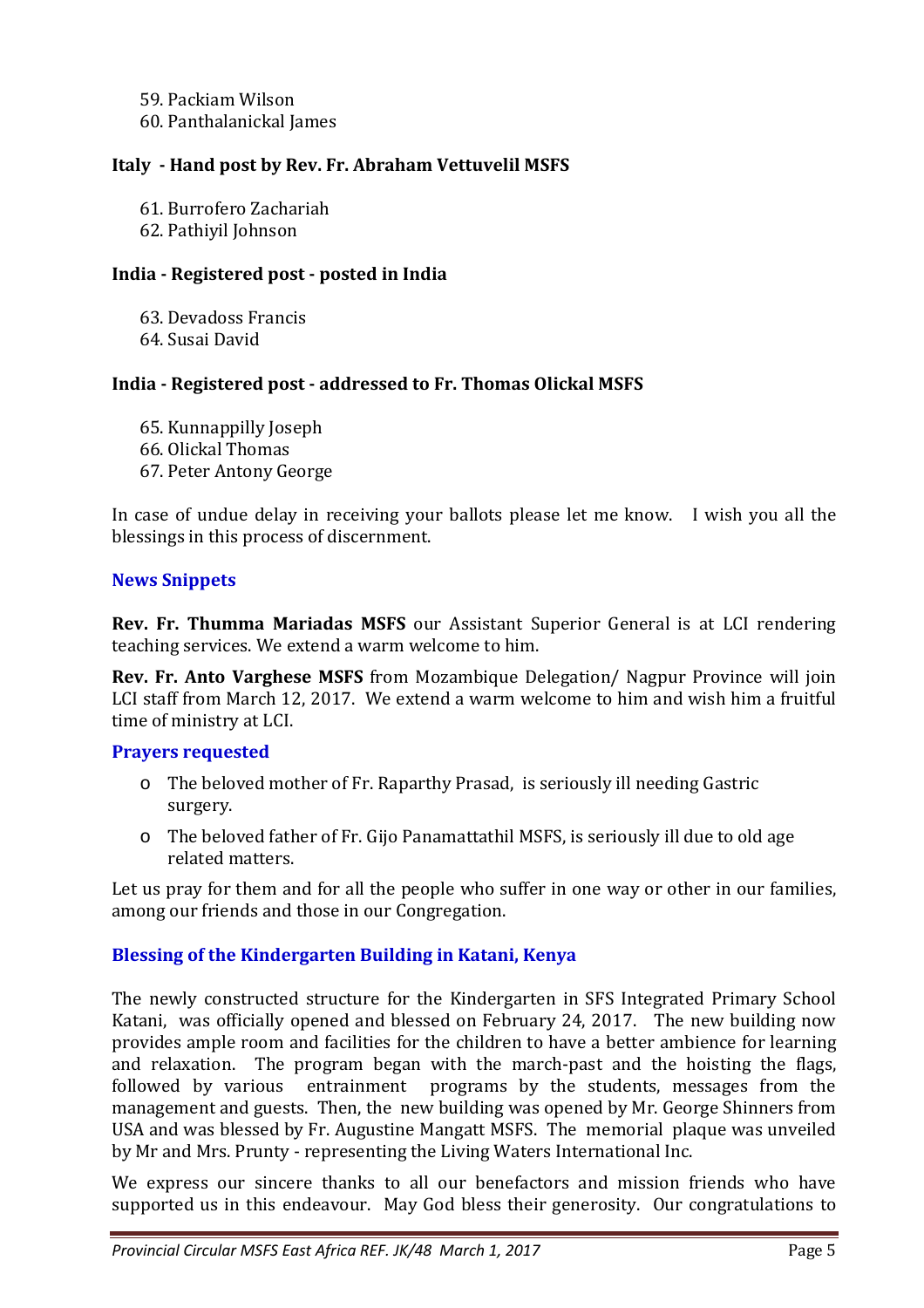our confreres in Mlolongo - Katani for this initiative and making this dream a reality. The school has a record strength of 433 pupils this year. Let us thank God for everything.

## **My tentative programs**

## **March**

- 1 Ash Wednesday Mji Mpya
- 2-3 Morogoro Dumila
- 4 Final Profession in Morogoro
- 4 Departure for USA and Europe: Visit and ministry (till April 10)

# **April**

- 12 Back to Dar es Salaam
- 13-16 Holy Week in Mji Mpya
- 17 Morogoro
- 18 Travel to Arusha
- 19-20 Council Meeting at LCI
- 24-28 Classes for formators and Meeting the brothers in LCI

## **May**

- 1 Conferring of the Ministries for the Scholastics JUCO
- 6 Graduation at LCI
- 9 11 MSAF Meeting in Zambia
- 15 18 In Novitiate, Kibaha
- 19 Renewal of Vows in Kola
- 23-28 In Tabora-Kahama

# **June**

- 1 Opening of the Pre-Novitiate Program at LCI (June 1 to 30)
- 3 Pentecost Mass in Ngurdotto (out station)
- 16-24 First session of the Seminar and Retreat for the entire Congregation of *Mabinti wa Maria* Tabora in preparation for their General Chapter (other sessions in August and September; in November specially for chapter members)
- 29 Priestly Ordination in Lububu

# **July**

- 2 Official Opening of the St. Francis de Sales Parish, Kashishi, Tabora
- 9 Initiation to the Canonical Novitiate
- 10 First Profession in Kibaha
- 15 Installation of the New Provincial

Beloved Confreres,

God willing, on April 16, 2017 we shall celebrate Easter once more here on earth. But should this Easter be just another liturgical and social event in our lives. *As the Lent, so*